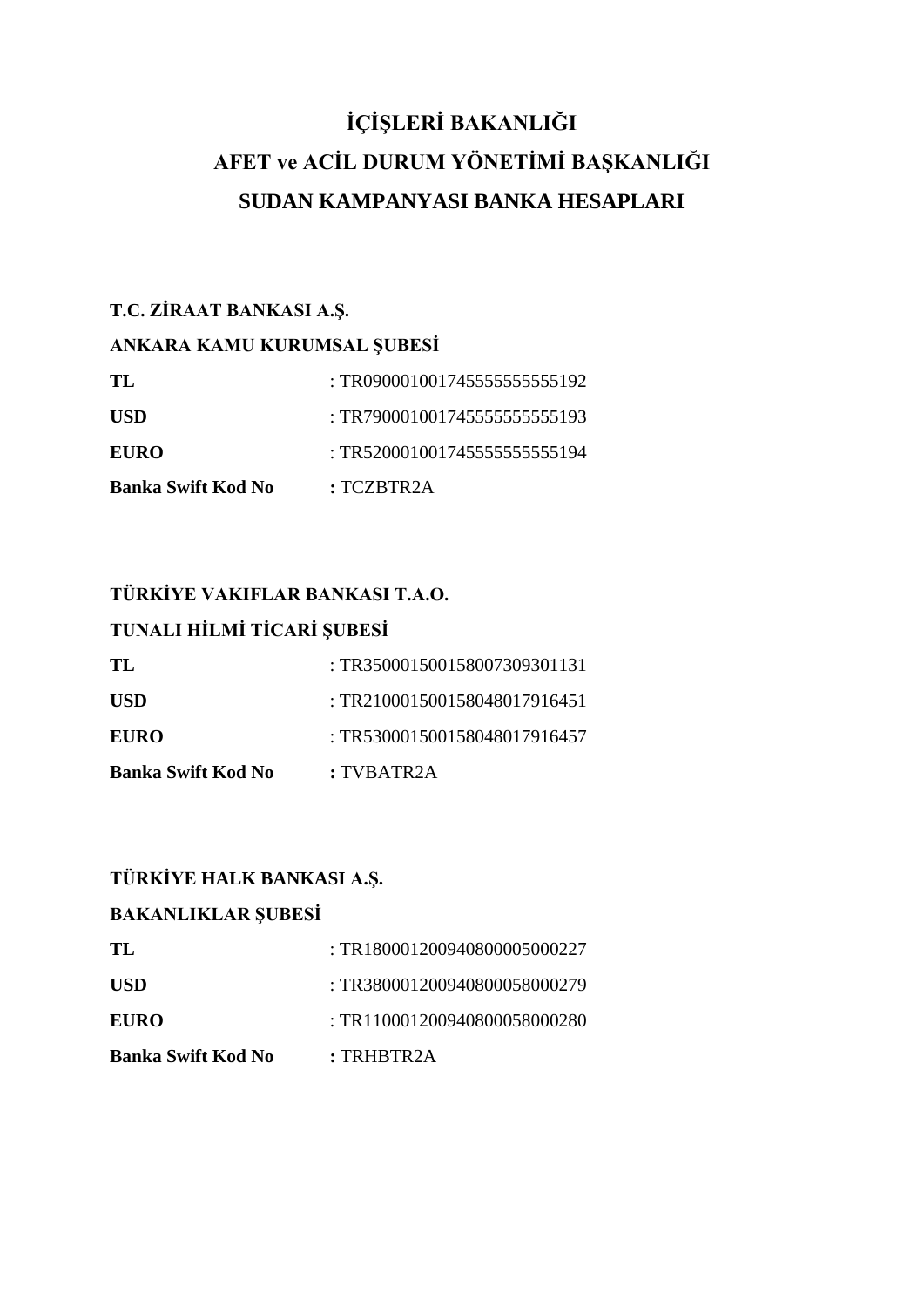#### **VAKIF KATILIM BANKASI A.Ş.**

#### **KURUMSAL ANKARA ŞUBESİ**

| TL.                       | : TR520021000000016349000005 |
|---------------------------|------------------------------|
| <b>USD</b>                | : TR140021000000016349000107 |
| <b>EURO</b>               | : TR840021000000016349000108 |
| <b>Banka Swift Kod No</b> | : VAKFTRIS                   |

#### **ZİRAAT KATILIM BANKASI A.Ş.**

| KURUMSAL ANKARA ŞUBESİ    |                              |
|---------------------------|------------------------------|
| TL                        | : TR540020900000412303000007 |
| <b>USD</b>                | : TR270020900000412303000008 |
| <b>EURO</b>               | : TR970020900000412303000009 |
| <b>Banka Swift Kod No</b> | : ZKBATRIS                   |

#### **DENİZBANK A.Ş.**

## **BAŞKENT TİCARİ MERKEZ ve KAMU FİNANSMANI ŞUBESİ**

| TL.                       | : TR410013400001559775900009 |
|---------------------------|------------------------------|
| <b>USD</b>                | : TR950013400001559775900007 |
| <b>EURO</b>               | : TR680013400001559775900008 |
| <b>Banka Swift Kod No</b> | : DENITRIS                   |

## **KUVEYT TÜRK KATILIM BANKASI A.Ş.**

# **BALGAT ŞUBESİ TL** : TR3[500205000095106035](callto:0020%205000%200951%200603)00003 USD : TR9[400205000095106035](callto:0020%205000%200951%200603)00105 **EURO** : TR6[700205000095106035](callto:0020%205000%200951%200603)00106 **Banka Swift Kod No :** KTEFTRIS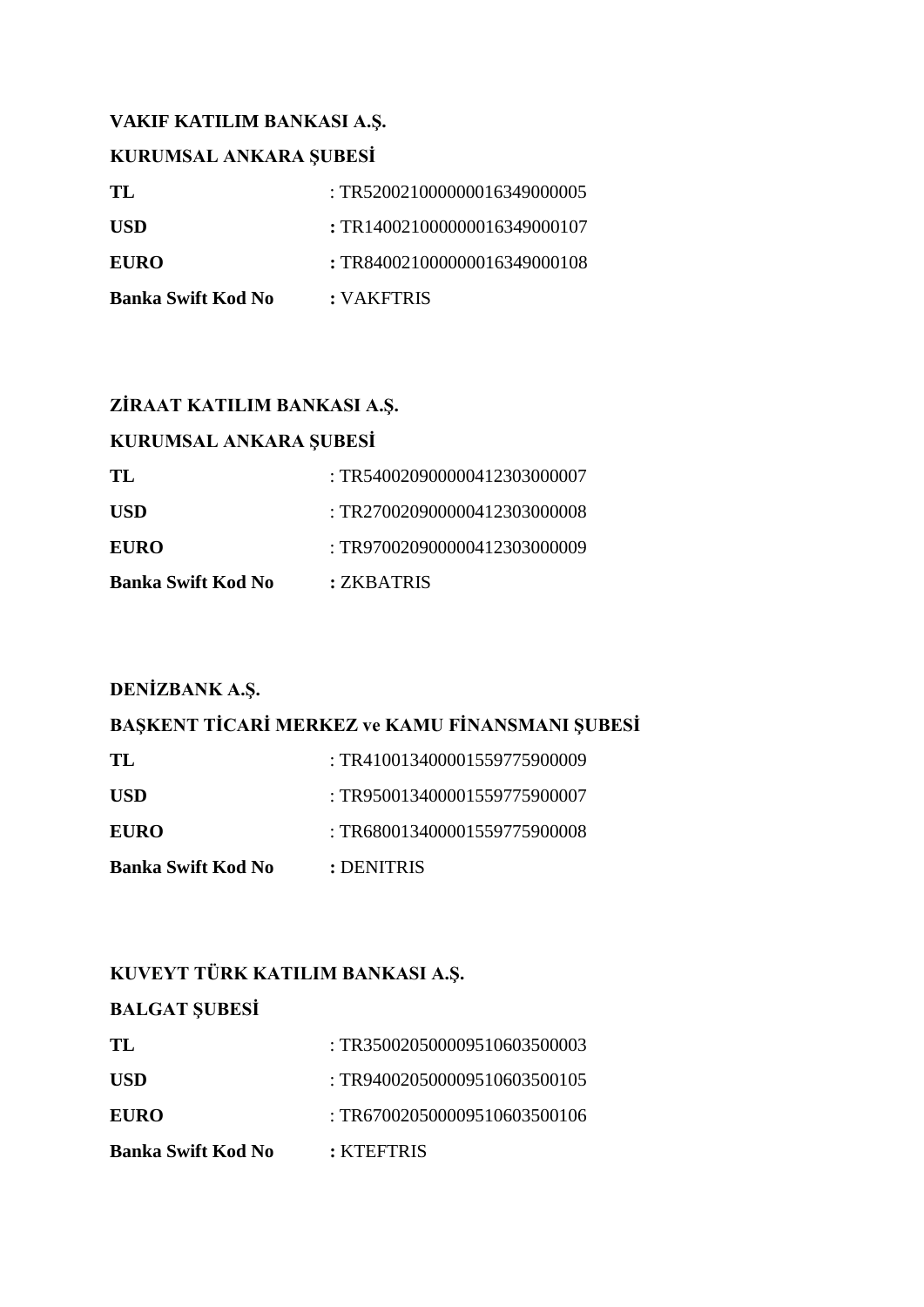# **TÜRKİYE İŞ BANKASI A.Ş.**

| <b>BASKENT SUBESI</b>     |                              |
|---------------------------|------------------------------|
| TL                        | : TR840006400000142990982971 |
| <b>USD</b>                | : TR170006400000242992579143 |
| <b>EURO</b>               | : TR970006400000242992579158 |
| <b>Banka Swift Kod No</b> | : ISBKTRIS                   |

| <b>SEKERBANK T.A.S.</b>   |                             |
|---------------------------|-----------------------------|
| <b>ANKARA SUBESİ</b>      |                             |
| TL.                       | :TR810005900060130006008867 |
| <b>USD</b>                | :TR540005900060130006008868 |
| <b>EURO</b>               | :TR270005900060130006008869 |
| <b>Banka Swift Kod No</b> | $:$ SEKETR2A                |

# **ALBARAKA TÜRK KATILIM BANKASI A.Ş.**

#### **BAŞKENT KURUMSAL ŞUBESİ**

| TL                        | : TR830020300007792009000007 |
|---------------------------|------------------------------|
| <b>USD</b>                | : TR560020300007792009000008 |
| <b>EURO</b>               | : TR290020300007792009000009 |
| <b>Banka Swift Kod No</b> | : BTFHTRIS                   |

# **TÜRK EKONOMİ BANKASI A.Ş.**

#### **ÇANKAYA ANKARA ŞUBESİ**

| Banka Swift Kod No | : TEBUTRIS                   |
|--------------------|------------------------------|
| <b>EURO</b>        | : TR740003200000000073299646 |
| <b>USD</b>         | : TR040003200000000073299645 |
| TL.                | : TR310003200000000073299644 |